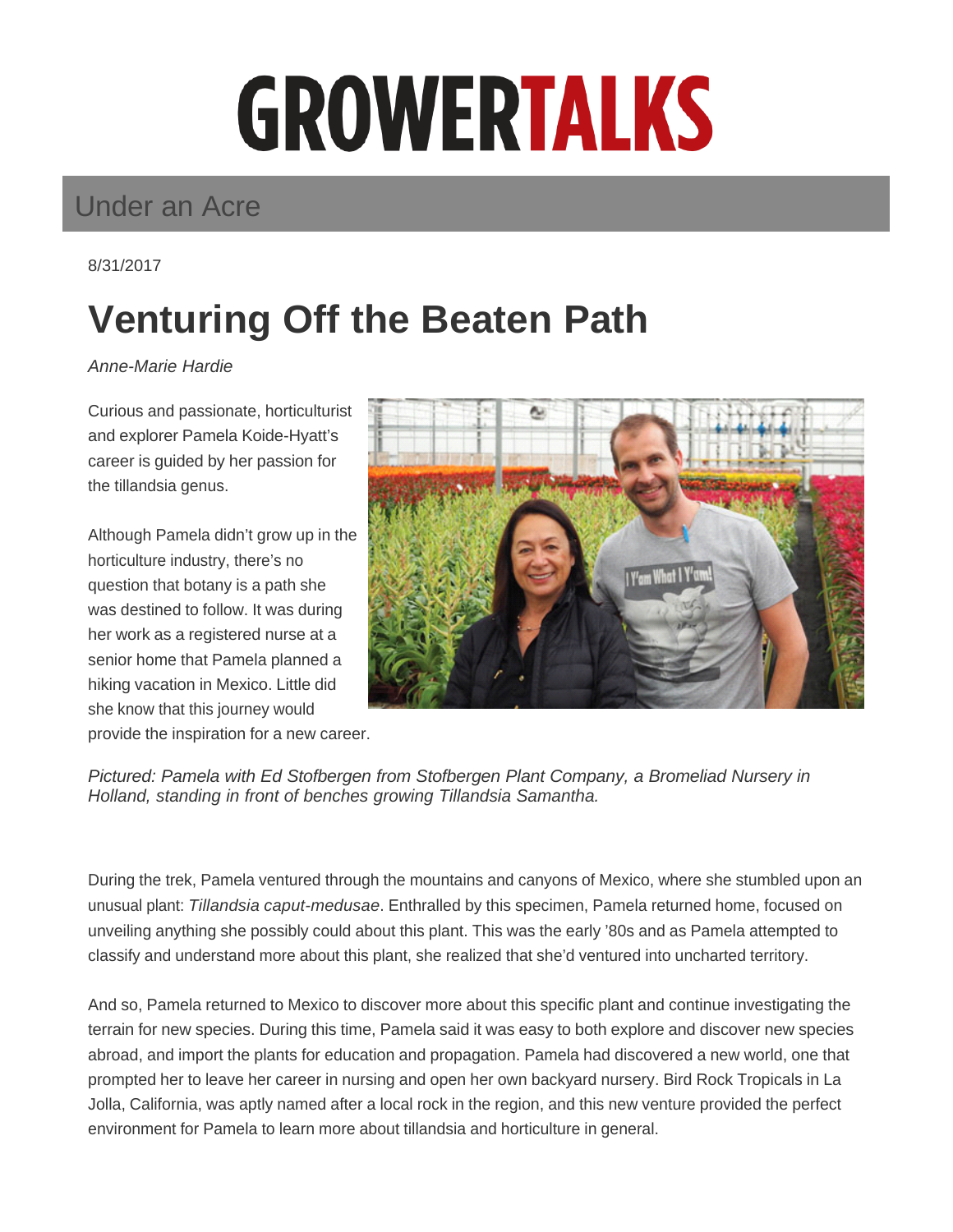Beautifully situated by the Pacific Ocean, including the higher elevation and cooler climates, Bird Rock Tropicals provides the ideal environment to nurture and grow tillandsia and other varieties of bromeliads.

"I started growing from seeds and began hybridizing, which, depending on the plant, can take several years," said Pamela. "Offsets can mature in about two years, but to do that you need to maintain a large mother stock."

Being close to the coast has also provided an excellent source of water. "If you have good water," said Pamela, "you can grow just about anything."

Over the years, both Pamela's knowledge of tillandsias and other bromeliads and Bird Rock Tropicals expanded. Her travels have led to discovering between 15 to 20 species new to science—some of which were published by Pamela and some published by others. The nursery expanded to 15 employees and featured a variety of plants from the bromeliad family, their own landscape line and knick-knacks, all of which were sold to the local community.



Pictured: Tillandsia Samantha growing in one of Pamela Koide-Hyatt's shade houses.

As time went by, Pamela's passion for tillandsia continued to grow, and she devoted much of her time to learning about existing species and cultivating new hybrids. The bromeliad industry has gone through vast changes in the last three decades, Pamela shared. In the beginning, it would have been extremely challenging to have 100 unique species as a collection. Today, collectors could easily find up to 400 through the Internet.

"I am fascinated by tillandsia and bromeliads," said Pamela. "There has not been much written about them, but you will find them in the most interesting

regions, from sea level to up in the Andes." Hybridizing slow-growing tillandsia and other bromeliads is a long -term commitment, with some species taking decades to bring to market.

One such hybrid was Tillandsia Samantha, which took Pamela 20 years to bring to market. Samantha initially earned recognition in 2012, when it was shortlisted for plant of the year at the RHS Chelsea Flower Show. In 2013, Tillandsia Samantha won FloraHolland's coveted Glass Tulip award.

Traveling allows Pamela to not only discover new species, but see how the plants have adapted to environmental changes. The changes in the plant's natural environment in the last 30 years, because of climate change and population shifts, has modified the plant species, she said.

"There is a lot of natural hybridization going on, partially because of a decrease in the natural environment," said Pamela. "Little pockets of natural habitats are surrounded by deforestation and hummingbirds are pollinating everything."